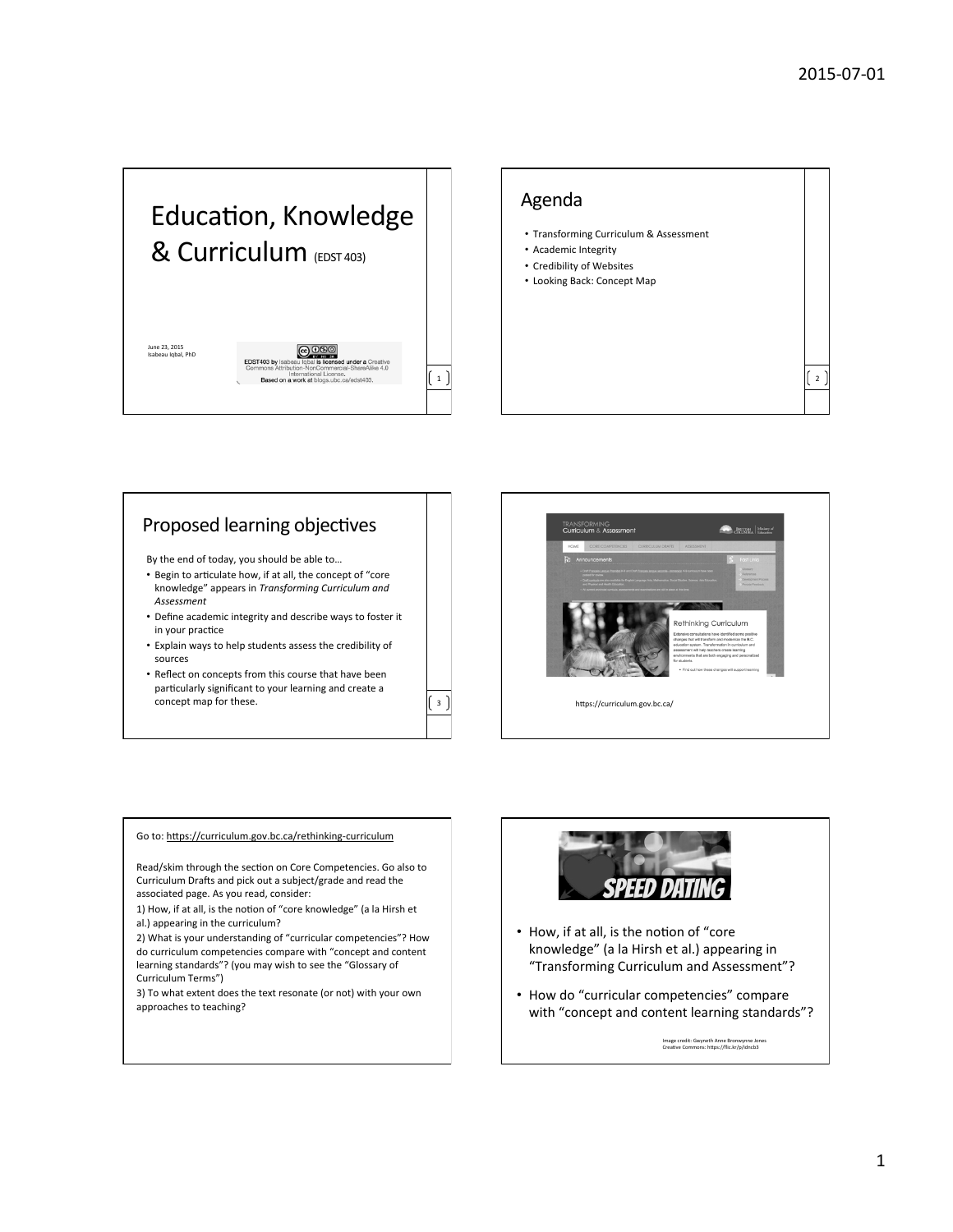8 



- Is core knowledge or content knowledge more/less important in certain subjects than in others?
- Does core knowledge apply towards all skills and practices acquired through school (e.g. public speaking, working in groups)
- Should we still have core curriculum? Why/why not?

Image credit: Gwyneth Anne Bronwynne Jones<br>Creative Commons: https://flic.kr/p/idncb3



- your understanding of the words "academic integrity" and "plagiarism"
- how these concepts are related to one another







"The practice of taking someone else's work or ideas and passing them off as one's own." (dictionary definition)

Taken verbatim from: International Center for Academic Integrity. http://<br>www.academicintegrity.org/icai/integrity-1.php

11 

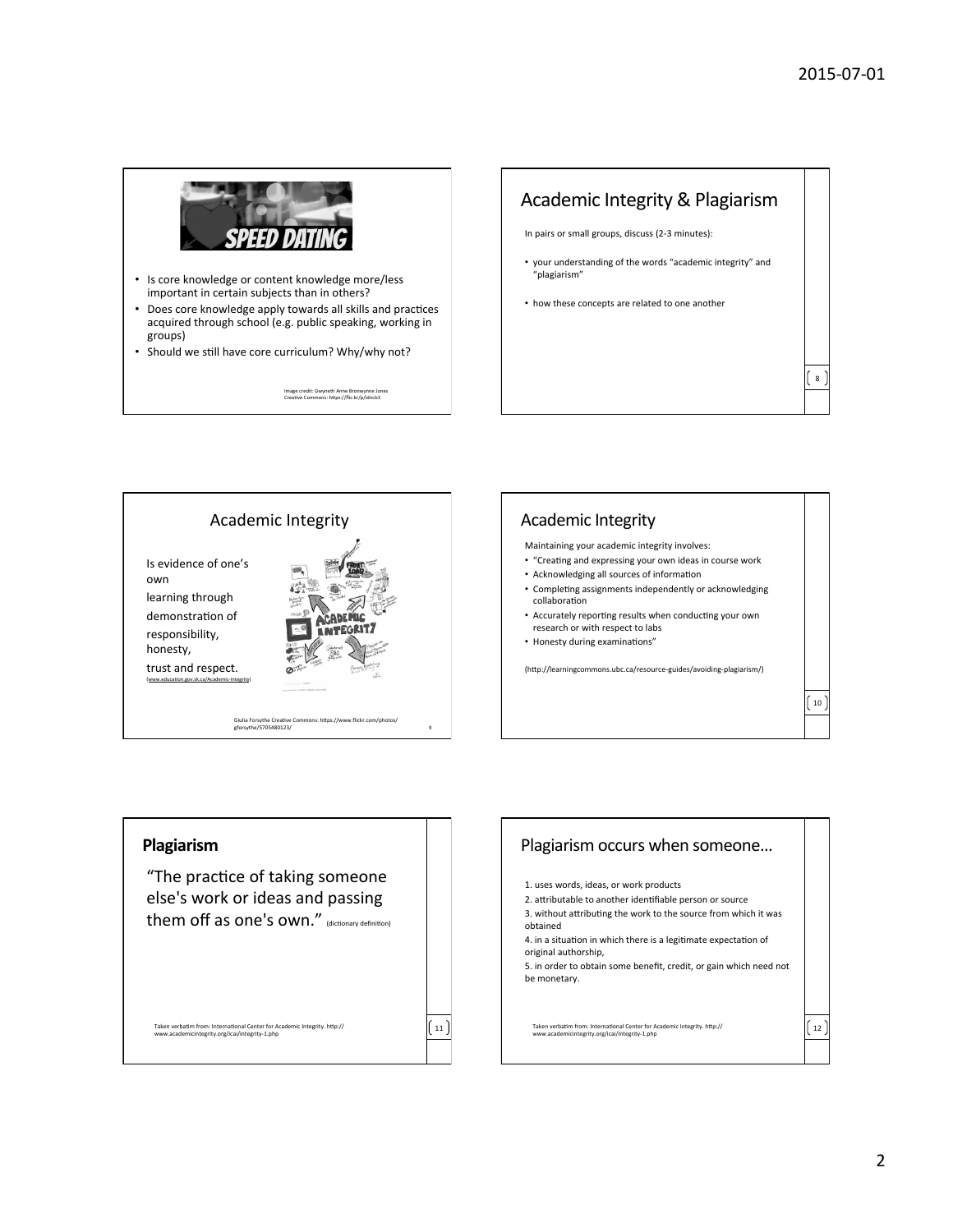







# How do students assess the credibility of information?

(when the traditional ways of acquiring information are disturbed)

 $18$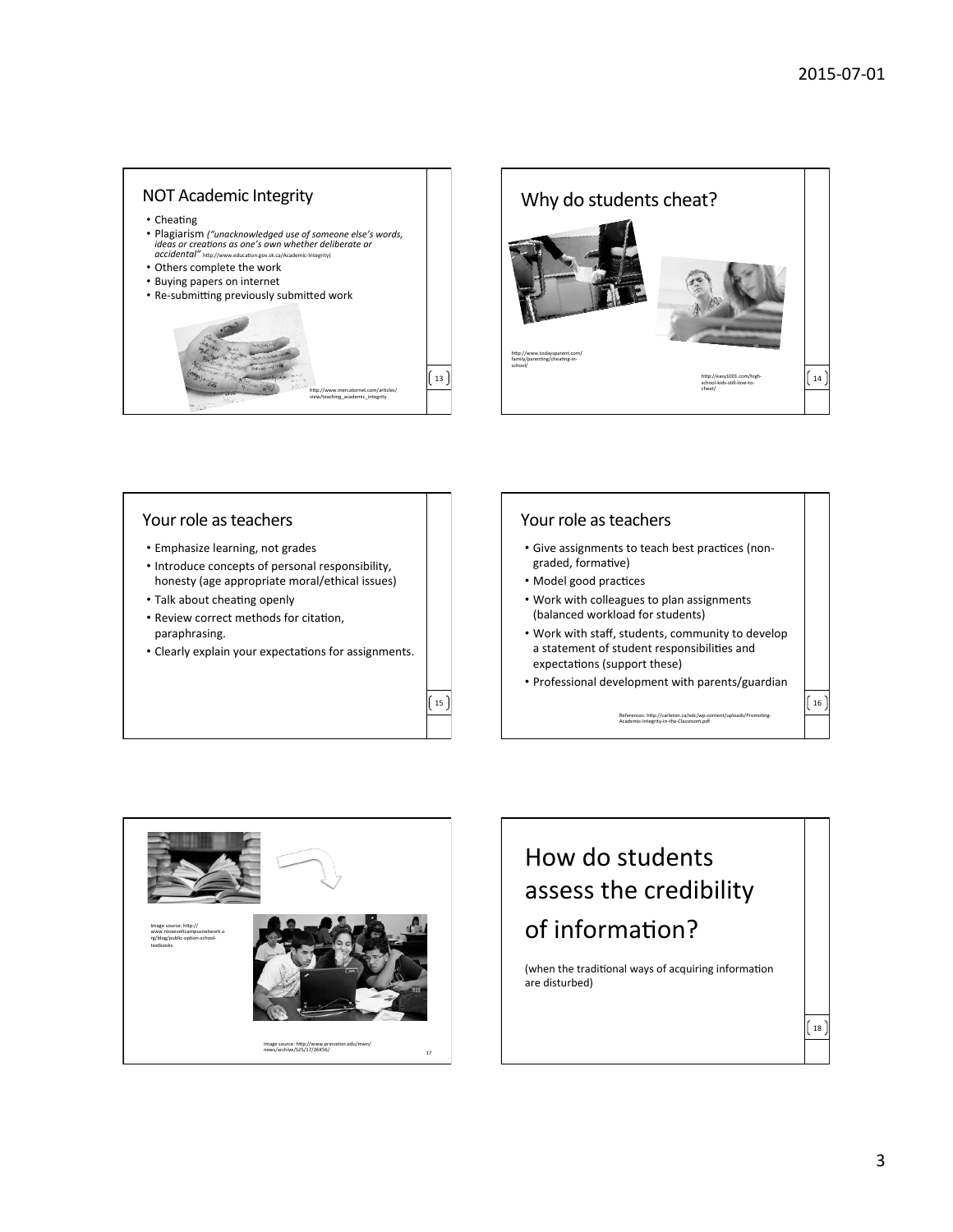#### **Activity: Characteristics** of a credible website

On your own, think of a topic relevant to your teaching and go to a website on that topic.

As you look at the site, create a list of what constitutes a credible website.

### **Some characteristics of a credible website** • Evidence that author has some authority in the field

- 
- States sources of information
- States organization/institution author is associated with (.org, .edu, .gov)
- Clear navigation and a site map
- Appealing visual design, links work, spelling/grammar
- Posts a physical address
- May post employee bios
- Current information

19 

23 

• Has a history and reputation of delivering trusted information  $\Big|_{20}$ 





#### Concept Map (Step 1: on your own, SILENTLY) (5 mins)

- Select 1-2 concepts that have been particularly significant to your learning (may stay with you in 2-3 years, will influence your practice).
- To help jog your memory, review the course goals and learning objectives, browse the course website
- Jot down 5 things you remember most about this concept

Concept Map (in groups) - Step 2 (7-10 mins)  $\int 24$ • Form a group of NO MORE than 6 people (move if you have to please) • Share on step 1. • What do you have in common? What is unique? • Decide on maximum 3 concepts you will include and **expand upon** on your concept map.